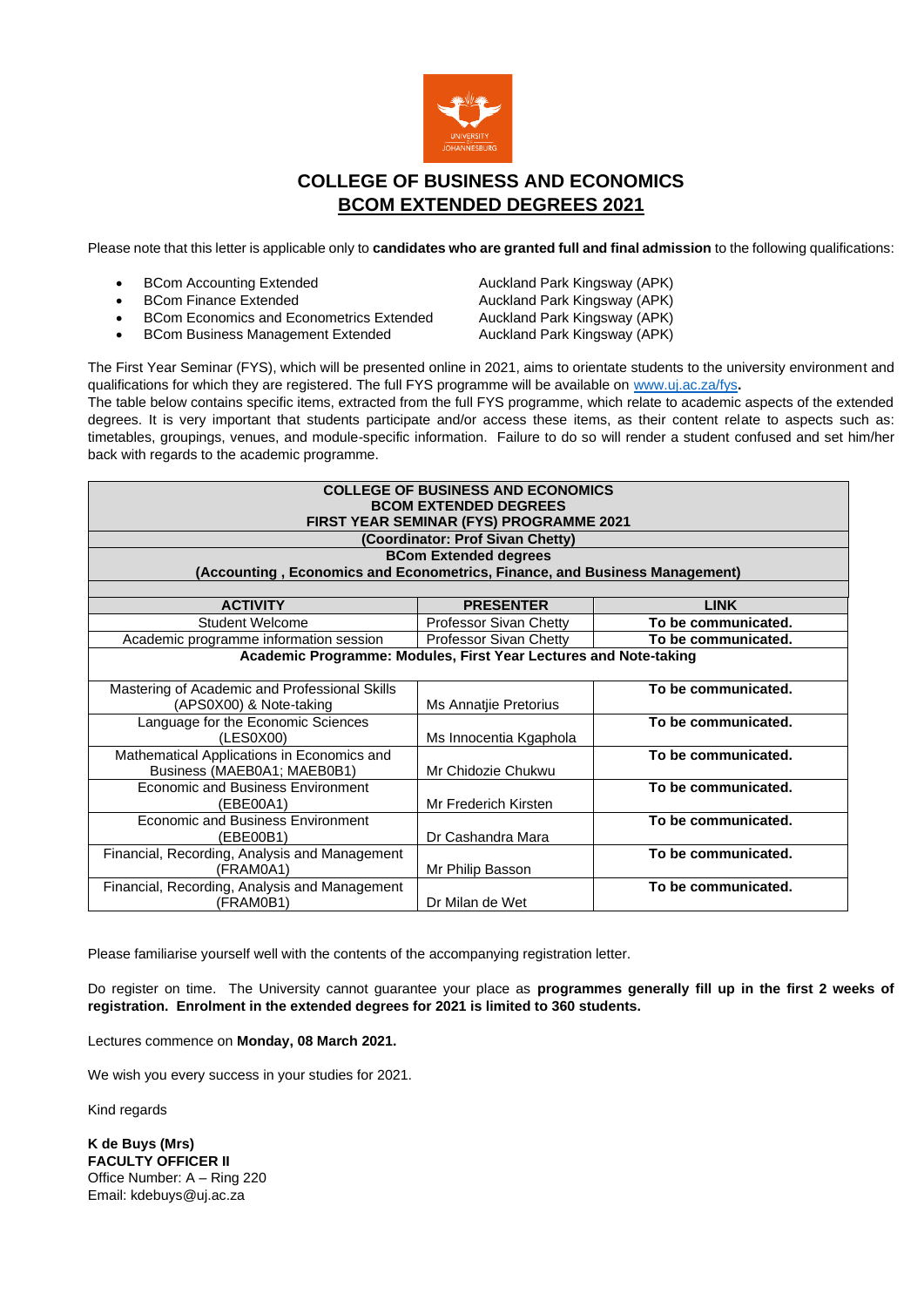

# **NEW UNDERGRADUATE REGISTRATION INFORMATION 2021**

## **1. REGISTRATION DETAILS**

Registration commences on 23 February 2021 and closes on 05 March 2021 **(only online, off campus registration will be allowed)**.

#### **Programmes generally fill up in the first 2 weeks of registration, therefore spaces cannot be guaranteed.**

Note that the registration dates may be adjusted, in which case it will be formally communicated to you.

NO on-campus facilities will be available for registration. All registrations are done online and off-campus, for which you may use a tablet/handheld device or any other computer facility at your disposal.

Follow this link<https://tinyurl.com/UJregistration> to access registration information and follow the step by step guide.

**IF STUDENTS ARE NOT REGISTERED FOR MODULE(S) AT THE UNIVERSITY, THEY MAY NOT:**

- **ATTEND LECTURES OR ANY CONTACT SESSIONS;**
- **RECEIVE STUDY MATERIAL OR SUPERVISION;**
- **HAVE ACCESS TO ANY ELECTRONIC STUDY MATERIAL; OR**
- **BE ASSESSED FOR THE MODULE(S)**

Please review your **Proof of Registration**. This is to ensure that your qualification and all the module registration(s) are complete and correct.

Please note that if you have previous studies you MUST declare this to UJ or stand to lose your place (and please refer to the *Returning student registration information* letter).

#### **2. FINAL ADMISSION**

- All applicants completing their final Grade 12, or upgrading their final Grade 12 in November/December 2020 UJ will receive all final Grade 12 results from the Department of Basic Education in February 2021. It is not necessary for you to email or submit a hardcopy of your results to the University, unless requested to do so specifically.
- Once selections have been finalised in February 2021, UJ will inform you of your admission status by sms or by email.
- No notice regarding your application status is official and binding on the University unless it has been sent by email to you from the University's official e-mail server.
- Should you not have received an email regarding your application status by Wednesday 24 February 2021, you can verify your admission status online at<https://student.uj.ac.za/status.aspx>or contact our call centre on (011) 559 4555.

PLEASE NOTE in receiving this letter does not imply in any way that you have been and/or will be admitted in the 2021 academic year.

## **3. PAYMENTS**

All students, including students whose fees are paid by sponsors or employers, **are required to pay the following minimum amounts**:

| Full-time/part-time Tuition fees only:                                              | R 3 870.00 |  |
|-------------------------------------------------------------------------------------|------------|--|
| Residence fees                                                                      |            |  |
| • Only students who were allocated a space in a residence must pay:                 | R 6 470.00 |  |
| • Residence students who are provisionally selected/waiting list students only pay: | R 3 870.00 |  |

Please keep your proof of payment for at least two (2) years. No refunds will be approved without it. In addition, no refunds will be made during the month of January 2021.

Students presenting a bank deposit slip as proof of payment, will be required to have made the payment **at least 5 working days prior to the registration date**. Students who do not comply with these requirements will not be able to complete the registration process until the payment reflects on the student account.

#### **Payment methods:**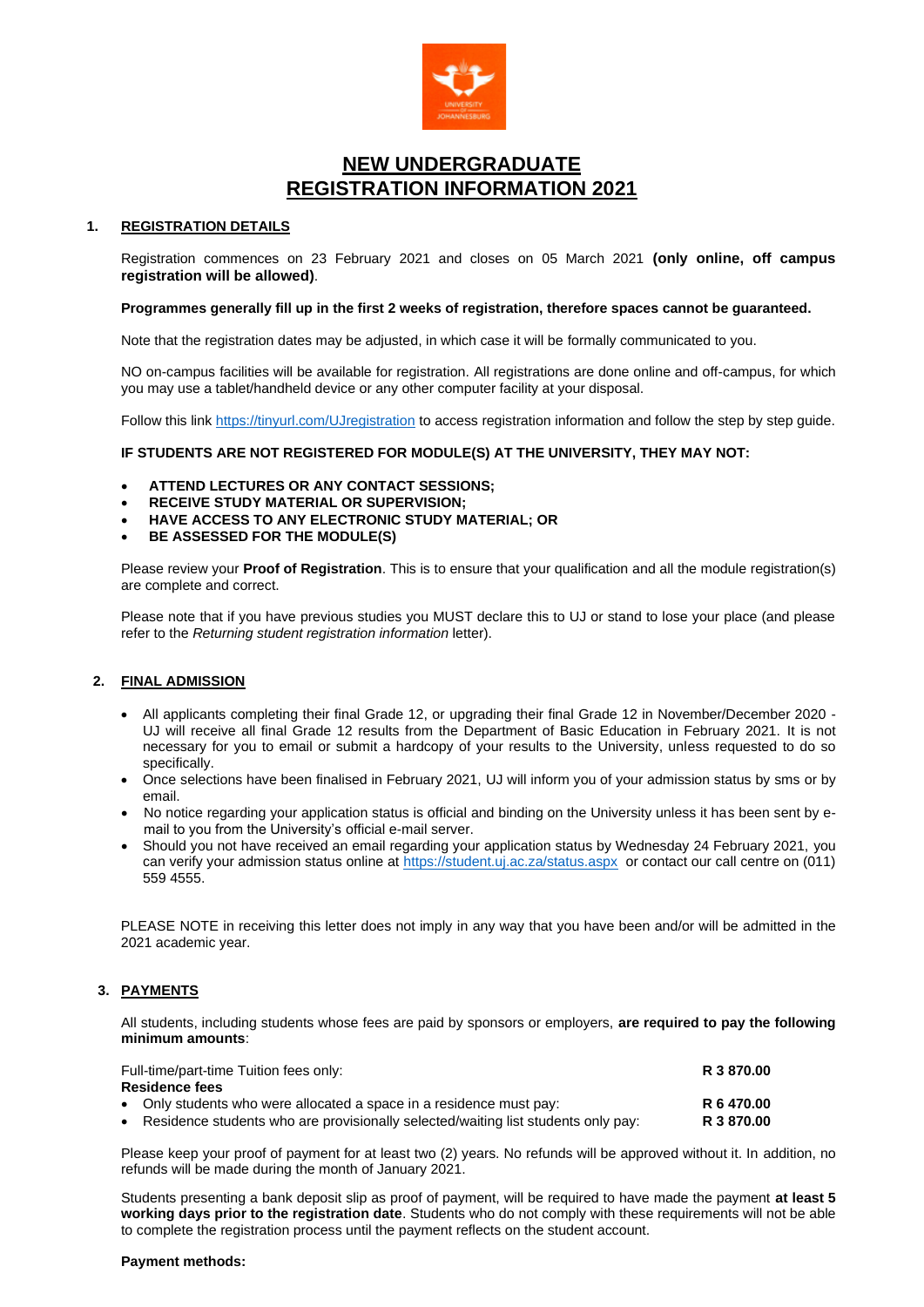- Credit card (E-payments) will reflect on your UJ student account immediately.
- For online E-payments please use the following link: [https://ulink.uj.ac.za](https://ulink.uj.ac.za/)
- Alternative payment methods: <https://tinyurl.com/UJpaymentmethods>

### **3.1 FINANCIAL LIABILITY UPON TOTAL CANCELLATION OF STUDIES OR CANCELLATION OF CERTAIN MODULES**

## **3.2 Please note that should you decide to discontinue or withdraw from your qualification or study programme you must cancel your registration at the university.**

## **3.3 The following cancellation rules will apply:**

## **3.3.1 Total cancellation of studies**

- Cancellation on or before 20 March 2021: In this case a total refund of one's paid tuition fees and/or residence fees (where applicable) may be processed with the exception of the registration fee and ICT levy
- Cancellation after 20 March 2021 as indicated in point 3.3.2

## **3.3.2 Cancelation of modules**

| <b>First semester modules:</b>                              | <b>Second semester modules:</b>                        |
|-------------------------------------------------------------|--------------------------------------------------------|
| • Cancellation on or before 20 March: No fees payable       | • Cancellation on or before 01 August: No fees payable |
| • Cancellation on or before 12 April: 50% credit is granted | • Cancellation after 01 August: No credit is granted   |
| • Cancellation after 12 April: No credit is granted         |                                                        |

| <b>Year Modules:</b>                                       |
|------------------------------------------------------------|
| Cancellation on or before 20 March: No fees payable        |
| Cancellation on or before 12 April: 75% credit is granted  |
| Cancellation on or before 01 August: 50% credit is granted |
| Cancellation after 01 August: No credit is granted         |
|                                                            |

## **3.4 CHANGES TO REGISTRATION**

- Students will be able to add or cancel modules on the online registration system. In order to change or cancel a qualification, students will be required to complete the cancellation request form. Failure to do so will result in students being liable for the fees for the relevant year.
- Telephonic cancellations will not be accepted.
- Requests for cancellation of studies or modules should be submitted to the relevant faculty officer.
- Students who fail to officially notify the University before the prescribed dates will forfeit any claim to be reimbursed.

## **4. REGISTRATION SUPPORT**

The following registration support is available during weekdays 07:30 – 16:00

- Call Centre on 011 559 4555
- Online chat facilit[y www.uj.ac.za](http://www.uj.ac.za/)
- Email to College / Faculty

| COLLEGE /<br><b>FACULTY</b>                                 | <b>EMAIL ADDRESSES</b>                                  | <b>CAMPUS</b>                 |
|-------------------------------------------------------------|---------------------------------------------------------|-------------------------------|
|                                                             | askcbe@uj.ac.za or lnuku@uj.ac.za or jsimelane@uj.ac.za | Kingsway campus               |
| <b>College of</b><br><b>Busines and</b><br><b>Economics</b> | suek@uj.ac.za or andronican@uj.ac.za                    | <b>Bunting Road</b><br>campus |
|                                                             | bobbyk@uj.ac.za or matebogom@uj.ac.za                   | Soweto Campus                 |
| <b>Faculty of Art.</b><br>Design and<br><b>Architecture</b> | amaritz@uj.ac.za or hselolo@uj.ac.za                    | <b>Bunting Road</b><br>campus |
| <b>Faculty of</b><br><b>Education</b>                       | eduqueries@uj.ac.za                                     | All campuses                  |
| <b>Faculty of</b><br><b>Engineering</b><br>and the Built    | pearln@uj.ac.za                                         | Doornfontein<br>campus        |
| <b>Environment</b>                                          | thokom@uj.ac.za                                         | Kingsway campus               |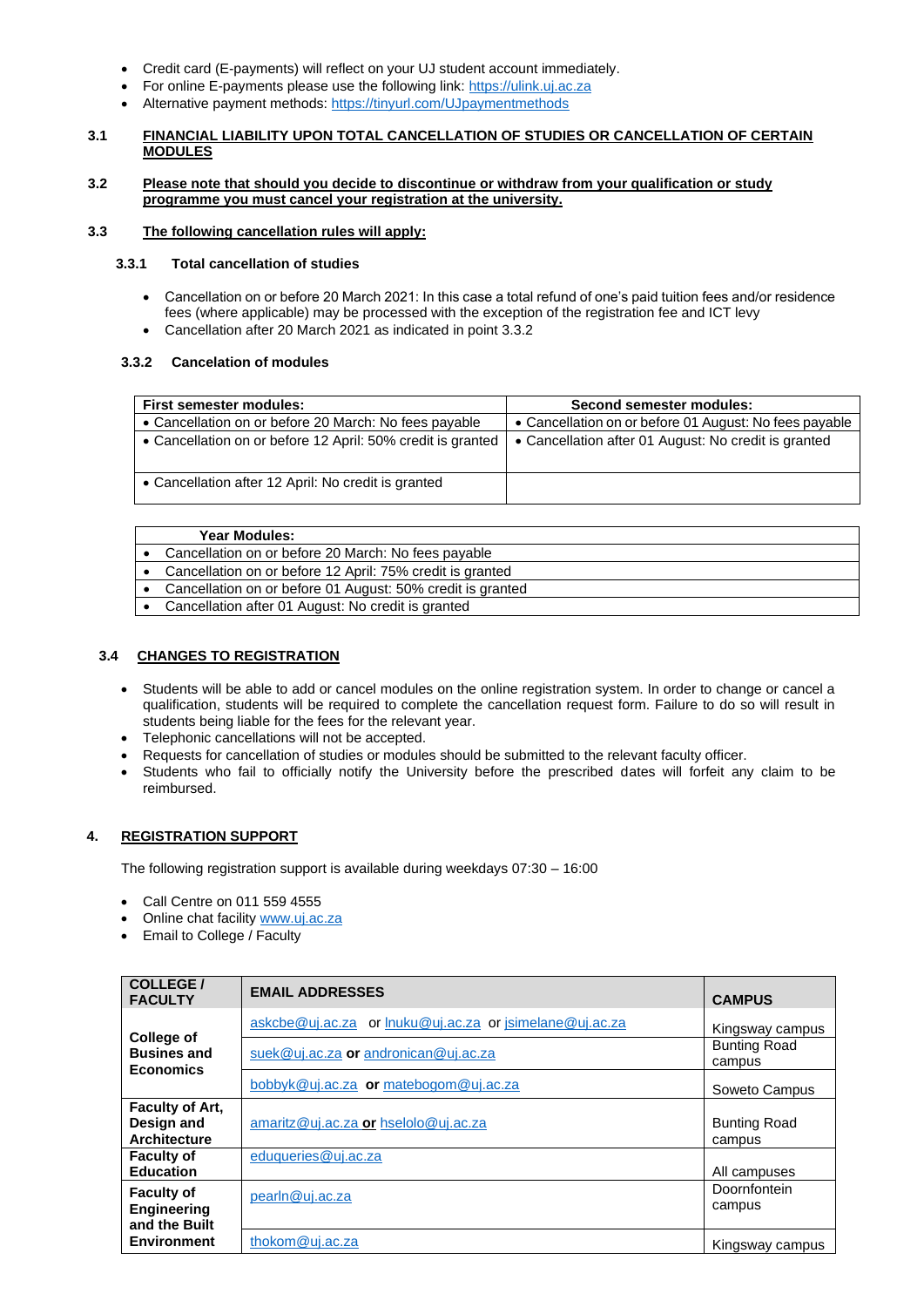| <b>Faculty of</b><br><b>Health Science</b> | web-healthscience@uj.ac.za                 | Doornfontein<br>campus   |                 |  |
|--------------------------------------------|--------------------------------------------|--------------------------|-----------------|--|
| <b>Faculty of</b><br><b>Humanities</b>     | tmotaung@uj.ac.za                          | (Surnames A-F)           | Kingsway campus |  |
|                                            | Ivandenberg@uj.ac.za                       | (Surnames G-K)           | Kingsway campus |  |
|                                            | ambozana@uj.ac.za                          | (Surnames L-MAB)         | Kingsway campus |  |
|                                            | dbotman@uj.ac.za                           | (Surnames MAC-MAQ)       | Kingsway campus |  |
|                                            | mercials@uj.ac.za                          | <b>(Surnames MAR-ME)</b> | Kingsway campus |  |
|                                            | ifadal@uj.ac.za                            | (Surnames MF-MOM)        | Kingsway campus |  |
|                                            | edwardl@uj.ac.za                           | (Surnames MON-NC)        | Kingsway campus |  |
|                                            | mmackay@uj.ac.za                           | (Surnames ND-NT)         | Kingsway campus |  |
|                                            | rjordaan@uj.ac.za                          |                          | Kingsway campus |  |
|                                            | aphiwes@uj.ac.za                           | (Surnames NU-SEK)        | Kingsway campus |  |
|                                            | hapes@uj.ac.za                             | (Surnames SEL-TSH)       | Kingsway campus |  |
|                                            | stheunissen@uj.ac.za                       | (Surnames TSI-Z)         | Kingsway campus |  |
|                                            | rmosia@uj.ac.za                            | (Transcripts)            | Kingsway campus |  |
|                                            | evanwyk@uj.ac.za                           | (Extended BA Degrees)    | Kingsway campus |  |
| <b>Faculty of Law</b>                      | thokozilem@uj.ac.za                        |                          | Kingsway campus |  |
|                                            | <b>Undergraduate and Advanced Diplomas</b> |                          |                 |  |
|                                            | Web-science@uj.ac.za                       |                          |                 |  |
| <b>Faculty of</b>                          | <b>Honours</b>                             |                          |                 |  |
| <b>Science</b>                             | ljbaloyi@uj.ac.za                          |                          |                 |  |
|                                            | <b>Masters/Doctoral</b>                    |                          |                 |  |
|                                            | melissah@uj.ac.za                          |                          |                 |  |

## **5. STUDENT ACCESS CARDS**

Student access cards may be collected on-campus (after you have registered) from Tuesday 23 February 2021 until Friday 05 March 2021 between 08:00 to 16:00 at the following venues:

| <b>CAMPUS</b> | <b>DATE</b>          | <b>VENUE</b>                                       |
|---------------|----------------------|----------------------------------------------------|
| <b>APB</b>    | 23 Feb - 05 Mar 2021 | Bring your own device venue, Con Cowan Building    |
| <b>APK</b>    | 23 Feb – 05 Mar 2021 | D1 Lab 208                                         |
| DFC           | 23 Feb – 05 Mar 2021 | Samsung Venue, 2 <sup>nd</sup> Floor, Q-K building |
| <b>SWC</b>    | 23 Feb – 05 Mar 2021 | <b>GNA09, Robert Sobukwe Building</b>              |

Please bring your proof of registration with when coming to campus for your student card

## **6. FIRST YEAR SEMINAR (FYS)**

The First Year Seminar will be held via an online platform. Participating in online orientation will require access to a computer, tablet, or smartphone with internet capabilities. **Attendance is compulsory for all first years.** For more information go to [www.uj.ac.za/fys.](http://www.uj.ac.za/fys) The purpose is to welcome and introduce students to the university environment, the expectations of the qualification enrolled for, various resources available to them and meeting lecturers.

## **7. HANDHELD DEVICES FOR FIRST-YEAR STUDENTS**

For minimum specifications and information about handheld devices please use the following link <https://tinyurl.com/UJdevices>

#### **8. ACADEMIC REGULATIONS**

The Academic Regulations for 2021 is available on the following link <https://tinyurl.com/UJregulations> and provide important guidance to administrative issues you might encounter. It is important that each student read and familiarise oneself with the Academic Regulations.

#### **9. FACULTY RULES AND REGULATIONS (YEARBOOKS) 2021**

2021 Faculty Rules and Regulations (Yearbooks) are available on College / Faculty web pages. <https://www.uj.ac.za/faculties/>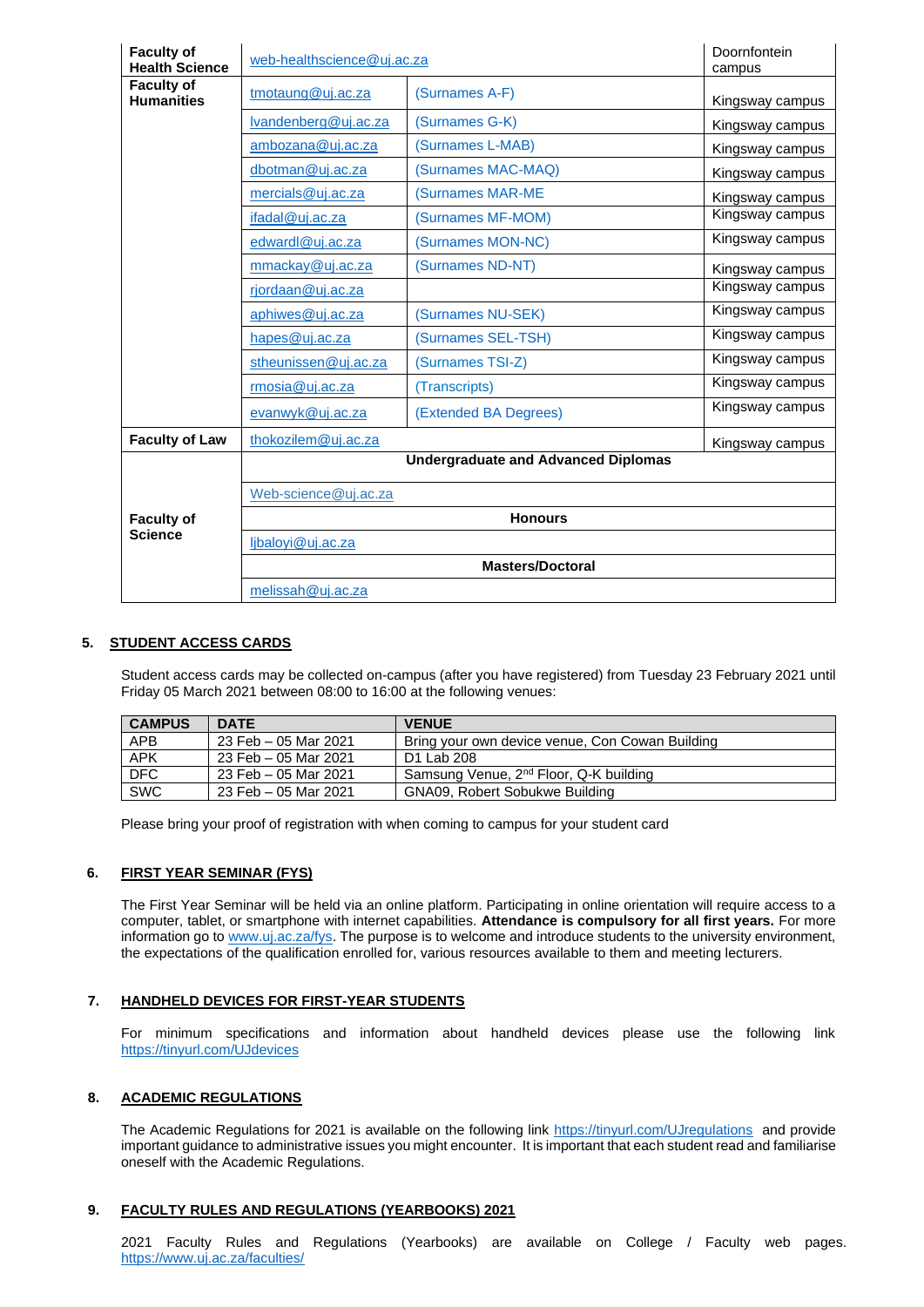#### **10. AFRICAN INSIGHTS AND ARTIFICIAL INTELLIGENCE IN THE 4IR**

All first-year undergraduate students at the University of Johannesburg will be expected to complete ONE of the following Short Learning Programmes: (1) 'African Insights', an introduction to the intellectual traditions and debates in Africa, or (2) 'Artificial Intelligence in the 4IR'. The programmes are fully online and available on [https://ulink.uj.ac.za/.](https://ulink.uj.ac.za/) On successful completion, you will receive an electronic certificate, and this achievement will reflect on your academic record. Both programmes are exciting, stimulating and relevant. You are urged to complete both programmes, although completion of only one is compulsory. You may choose which one to complete.

## **11. TIMETABLES**

The 2021 undergraduate lecturing and exam (final assessment) timetables, plus final summative assessment (semester test) dates will be available at the following link **<https://tinyurl.com/UJTimeTable>**

Other timetable related documents (e.g. the 2021 UJ Academic Calendar, the various timetable formats, and information regarding lecturing timetable switches) will be included.

Personalised lecturing timetables are accessible via uLink after registration.

#### **12. MERIT BURSARIES**

Merit bursaries will be granted based on final Grade 12 results. All other merit bursaries will automatically be allocated to your student account. For more information please follow this link to the student finance web page <https://tinyurl.com/UJFinance> and select the bursaries link.

## **13. TRANSFER STUDENTS**

Please note that places for transfer students are very limited. An official academic record is required together with the syllabus outline for the module for which credit is requested. Credit transfer requests must be approved by the relevant module lecturer. Please contact the College/Faculty office for assistance.

### **14. INTERNATIONAL STUDENTS**

Undergraduate and Postgraduate students who are abroad and will still be in their home countries during the registration period may be allowed to register conditionally under the conditions explicated below. (International students who are in South Africa at the time of registration are not eligible for conditional registration).

Requests for conditional registration are approved by the Registrar and the relevant executive dean.

Conditions:

- Must register during the formal registration period;
- Must pay the applicable registration amount, which includes a non-refundable registration fee and ICT levy;
- Must sign the conditional registration agreement (in addition to the standard registration agreement). The document is available on the registration page of the UJ website: and
- Must provide all required documents and be able to attend classes in person from 1 April 2021.

Please note that non-compliance with the conditions listed above by 31 March will result in a cancellation of registration by the Faculty. The standard cancellation rules in respect of fees will apply. Conditionally registered students are not eligible for placement in residences. Upon full registration, students may be considered for placement in UJ residence, should there be spaces available.

The Division for Internationalisation will be assisting with off-campus clearance from Monday 11 January 2021. The University would like to encourage students to make use of the off-campus registration process, including the international off-campus clearance.

- Temporary Residence Visa holders (i.e. Study, Work (postgraduate part-time), Critical Skills Visa, and Relative with endorsement to study at the University of Johannesburg or Diplomatic Permit), Special Dispensation (i.e. ZEP) will need to submit proof of valid medical aid cover, registered and administered in South Africa in accordance with the Medical Schemes Act.
- First time registering students with a Temporary Resident Visa (i.e. Study, Work (postgraduate part-time), relative with endorsement to study at the University of Johannesburg or Diplomatic) will need to submit certified copies of passport, and/or valid visa.
- Permanent Residence Permit holders, Asylum Seekers and Refugees with valid permits will be required to submit a certified copy of the permit